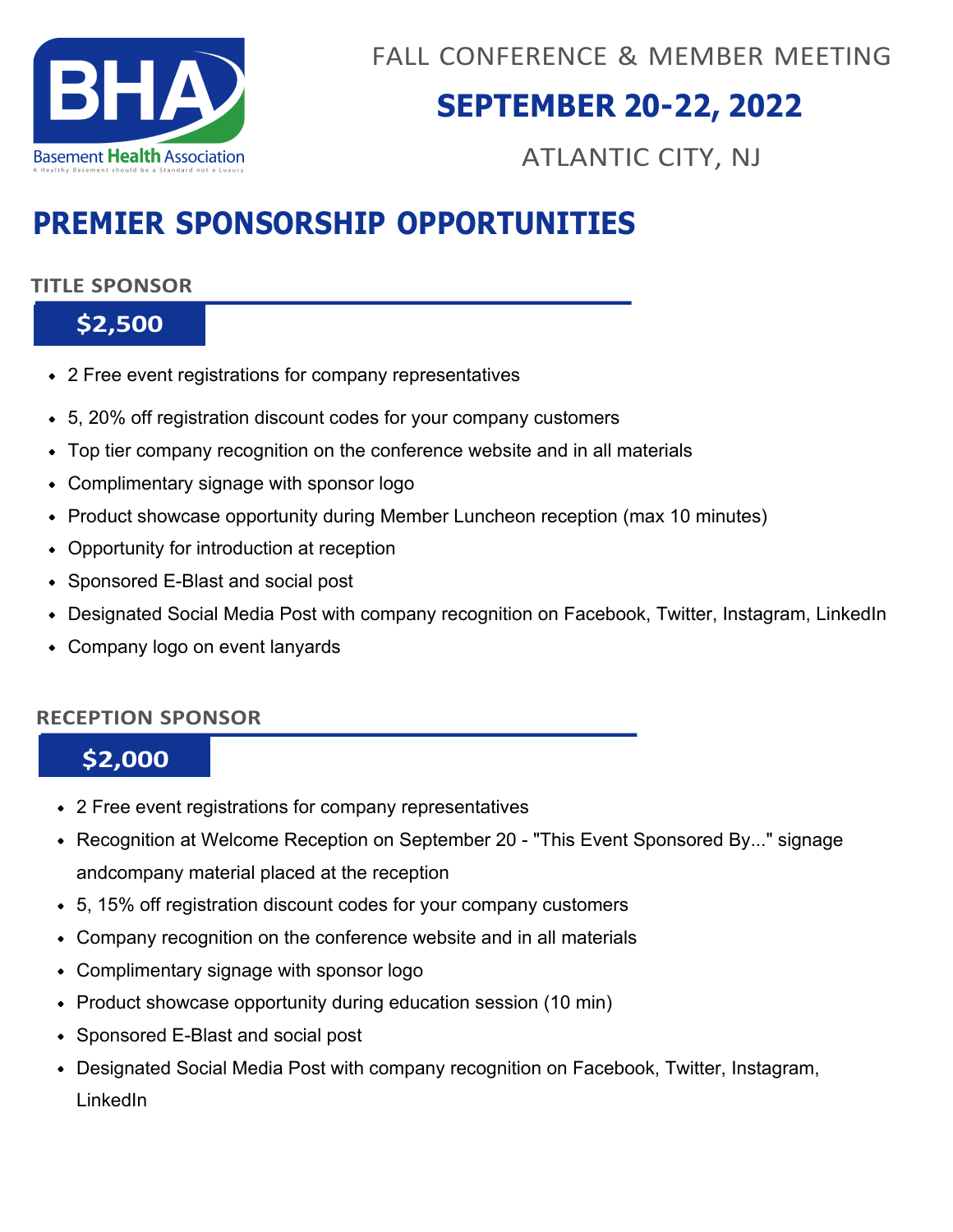#### **RAFFLE SUPPORTER**

### **\$1,000**

- 1 Free event registration for company representative
- Company logo on selected raffle item for attendees
- 5, 10% off registration discount codes for your company customers
- Company recognition on the conference website and in all materials
- Complimentary signage with sponsor logo
- Product showcase opportunity during educational event sessions (5 min max)
- Sponsored E-Blast and social post
- Designated Social Media Post with company recognition on Facebook, Twitter, Instagram, LinkedIn

#### **TABLE-TOP DISPLAY**

## **\$750**

- 1 Free event registration for company representative
- Complimentary table-top booth in seminar room or adjacent hallway
- Company recognition on the conference website and in all materials
- Product showcase opportunity during educational event sessions (5 min max)

#### **LITERATURE SUPPORTER**

**\$250**

- Opportunity to have literature placed in front of members at BHA meeting
- Designated Social Post on Social Media recognition on Facebook, Twitter, Instagram and LinkedIn
- Company recognition on the conference website and in all materials

# **HAVE ANOTHER IDEA ON HOW YOU WOULD LIKE TO SPONSOR THIS EVENT?**

Let us know how we can best cater and promote your company, or reach out with any